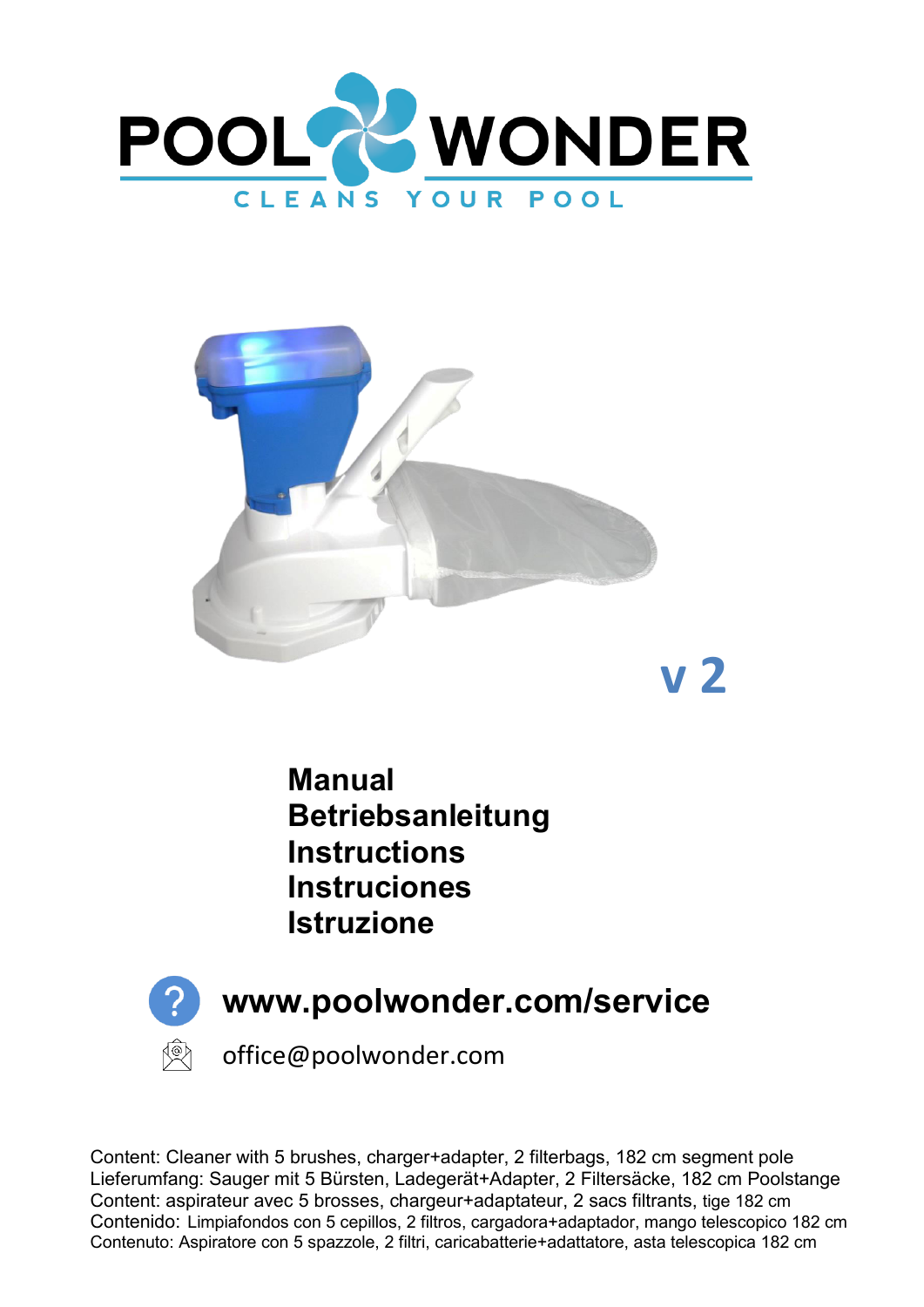

















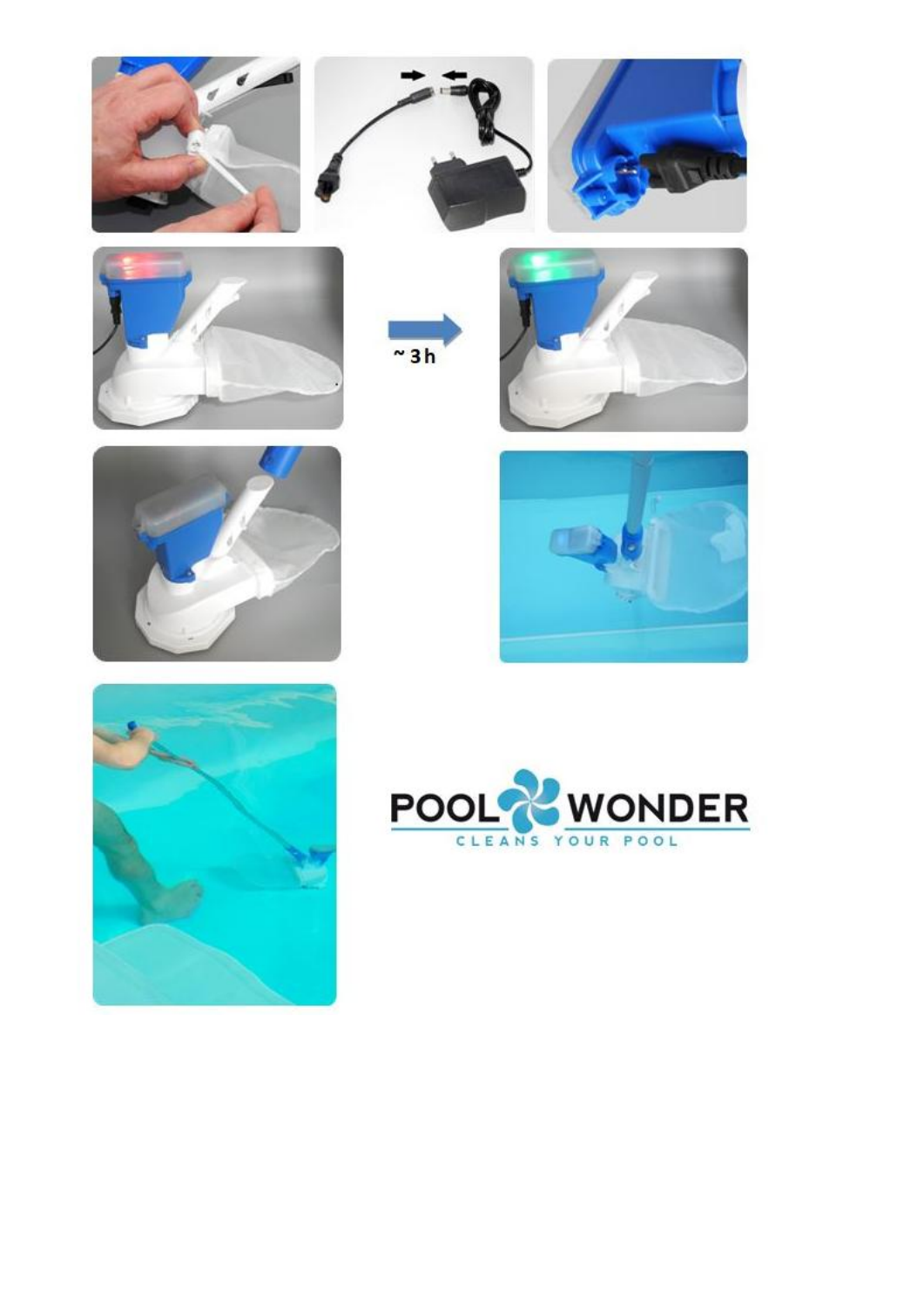### **D: ANLEITUNG** Vielen Dank, dass Sie sich für Poolwonder v2 entschieden haben!

- 1. Verbinden Sie den Adapter mit dem Ladenetzteil und laden Sie den Sauger.
- 2. Befestigen Sie den Sauger mit dem Filtersack am unteren Ende der Teleskopstange.
- 3. Um Luftblasen zu vermeiden, Filtersack zuerst eintauchen.

4. Sobald das Gerät ins Wasser getaucht wird, schaltet es sich automatisch ein (blaue LED leuchtet) und Sie können mit der Reinigung starten. Wenn die blaue LED im Wasser blinkt, sollte das Gerät bald aufgeladen werden.

- 5. Poolwonder v2 möglichst flach am Poolboden aufliegend führen.
- 6. Sobald das Gerät aus dem Wasser genommen wird, schaltet es sich automatisch ab.
- 7. Filtersack entfernen und auswaschen. Filtersack kann wiederverwendet werden.

**Laden:** Benötigte Ladezeit für eine vollständige Ladung ca. 3 Stunden. Bitte das Ladegerät mit dem Sauger verbinden. Der Ladevorgang wird durch zwei LEDs am Deckel angezeigt (laden = rot und voll = grün). Die integrierte Ladeabschaltung erkennt einen vollen Akku und schaltet nach Vollladung automatisch ab, wodurch der Akku nicht überladen werden kann.

**WICHTIG:** mit einem 12V DC 1A Netzteil laden! Vor dem Laden die Edelstahlstifte trocknen, damit die Anschlüsse des Ladekabels nicht korrodieren! Das Gerät nicht an der Sonne stehen lassen und im Winter bei Raumtemperatur einlagern! Wenn Poolwonder länger nicht verwendet wird, dann den Akku circa halbvoll laden um die Lebensdauer zu maximieren.

### **Achtung:**

Poolwonder ist kein Spielzeug! Den Propeller nicht im Betrieb berühren! Poolwonder nicht in brennbaren Flüssigkeiten betreiben! Akkus nicht in den Müll geben, nicht kurzschließen und nicht ins offene Feuer werfen! Anspruch auf Gewährleistung erlischt bei Aufschrauben des Geräts.

| <b>Probleme</b>                         | Lösungen                                                                                                           |
|-----------------------------------------|--------------------------------------------------------------------------------------------------------------------|
| Gerät schaltet sich nicht im Wasser ein | Gerät laden, wenn die rote LED nicht leuchtet dann ist<br>das Ladenetzteil defekt und lädt den Akku nicht.         |
| Das Gerät saugt nicht richtig           | Den Sauger möglichst flach aufliegend am Poolboden<br>führen.                                                      |
|                                         | Kontrollieren Sie den freien Lauf des Propellers (Dieser<br>kann abgesteckt werden um die Motorwelle zu reinigen). |
|                                         | Waschen Sie den feinen Filtersack gut aus, um ein<br>Verstopfen der Poren auszuschließen.                          |
|                                         | Laden Sie das Gerät vollständig auf, bis dieses grün<br>leuchtet.                                                  |
| Die Reinigungsbürsten sind abgenützt    | Diese können nachgekauft und selbst ausgetauscht<br>werden.                                                        |
| Der Propeller ist kaputt gegangen       | Dieser kann nachgekauft und selbst ausgetauscht<br>werden.                                                         |

Für weitere Fragen kontaktieren Sie bitte Poolwonder über das Kontaktformular unter: www.poolwonder.com/service



Die durchgestrichene Mülltonne besagt, dass dieses Gerät, sowie der darin enthaltene Akku nicht im Hausmüll entsorgt werden darf. Das Gerät kann bei kommunalen Sammelstellen entsorgt werden. Weiters sind Sie zur Rückgabe gebrauchter Akkus gesetzlich verpflichtet. Akkus können Schadstoffe enthalten, die bei nicht sachgemäßer Lagerung oder Entsorgung die Umwelt oder Ihre Gesundheit schädigen können, jedoch enthalten diese auch wichtige Rohstoffe die recycelt werden können. Die Akkus können einfach durch Aufschrauben des Geräts entfernt werden und können entweder an uns zurückgesendet, oder in unmittelbarer Nähe (z. B. im Handel oder in kommunalen Sammelstellen zurückgeben werden).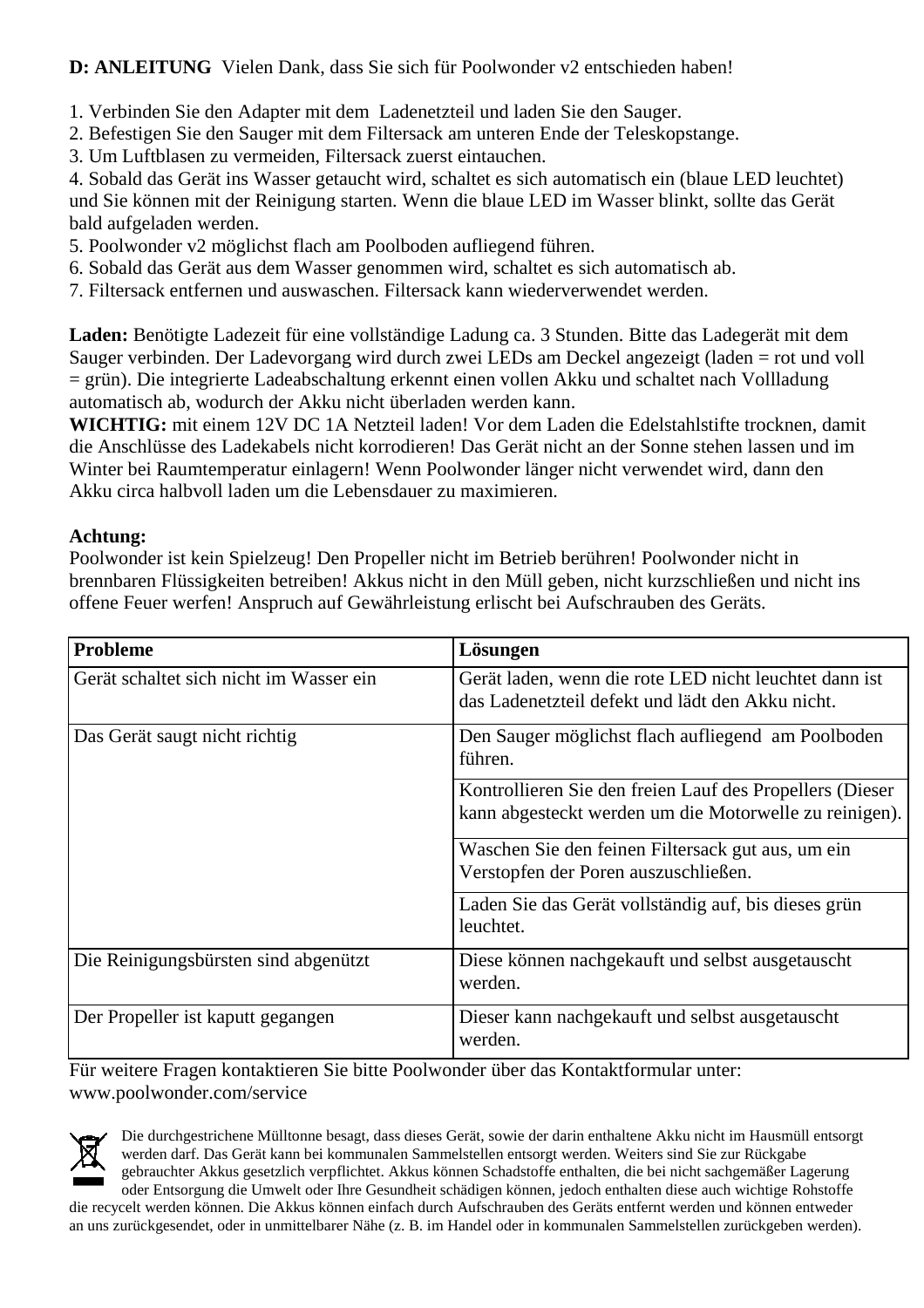- 1. Connect the adapter to the charger and charge the cleaner.
- 2. Attach the cleaner with the attached filterbag to the lower end of the telescope bar.
- 3. To avoid air bubbles, immerse filter bag first.
- 4. The Aqua-switch automatically turns Poolwonder on as soon as completely under water.

Now you can start cleaning. When Poolwonder is running a blue LED lights up. If the blue LED starts blinking, the device should be recharged soon.

- 5. Move Poolwonder v2 as flat as possible on the pool floor
- 6. Poolwonder stops automatically when taken out of the water.
- 7. Detach the reusable filterbag and wash it.

**Charging:** The batteries will be fully charged in around 3 hours. Please connect the plug of the charger to the device. Charging is indicated by a status LED shining through the cover of the cleaner (charging = red). The integrated charge control recognizes a fully charged battery (= green LED) and automatically stops charging, therefore the battery cannot be overcharged.

**IMPORTANT:** charge with a 12V DC 1A power supply!

Before charging: Dry the stainless steel pins to prevent the charging plug from corroding! Do not leave Poolwonder in the sun to prevent the battery from overheating and in winter store it at

room temperature!

If Poolwonder is not being used for longer time (e.g. in winter): Please charge the battery aprox. half full to maximize its lifetime.

### **Attention:**

Poolwonder is not a toy! Do not touch the propeller when it is running!

Do not use Poolwonder in inflammable liquids!

Do not dispose the batteries in the trash, do not short-circuit it and do not throw it into open fire! Warranty voids if the device was opened.

| <b>Problems</b>                           | <b>Solutions</b>                                                                                                  |
|-------------------------------------------|-------------------------------------------------------------------------------------------------------------------|
| The cleaner does not turn on in the water | Charge the device, if the red LED does not light up, the<br>charger is defective and does not charge the battery. |
| The cleaner does not suck properly        | Move the cleaner as flat as possible on the pool floor.                                                           |
|                                           | Check the free movement of the propeller (it can be<br>taken off to clean the motor shaft).                       |
|                                           | Wash the fine filter bag well to prevent clogging of its<br>pores.                                                |
|                                           | Fully charge the device until the LED turns green.                                                                |
| The cleaning brushes are worn out         | These can be bought and replaced.                                                                                 |
| The propeller broke                       | It can be bought and replaced.                                                                                    |

For other questions please contact Poolwonder via the contact form at: www.poolwonder.com/service



The crossed-out wheeled bin says that this device, and the battery contained therein must not be disposed in the trash. The device can be disposed at municipal collection points. Furthermore, you are legally obliged to return used batteries. Batteries may contain harmful substances that, if not properly stored or disposed of, could harm the environment or your health, but they also contain important raw materials that can be recycled. The batteries can simply be removed by unscrewing the device and can either be returned to us or returned in the immediate vicinity (eg at retail or in municipal collection points).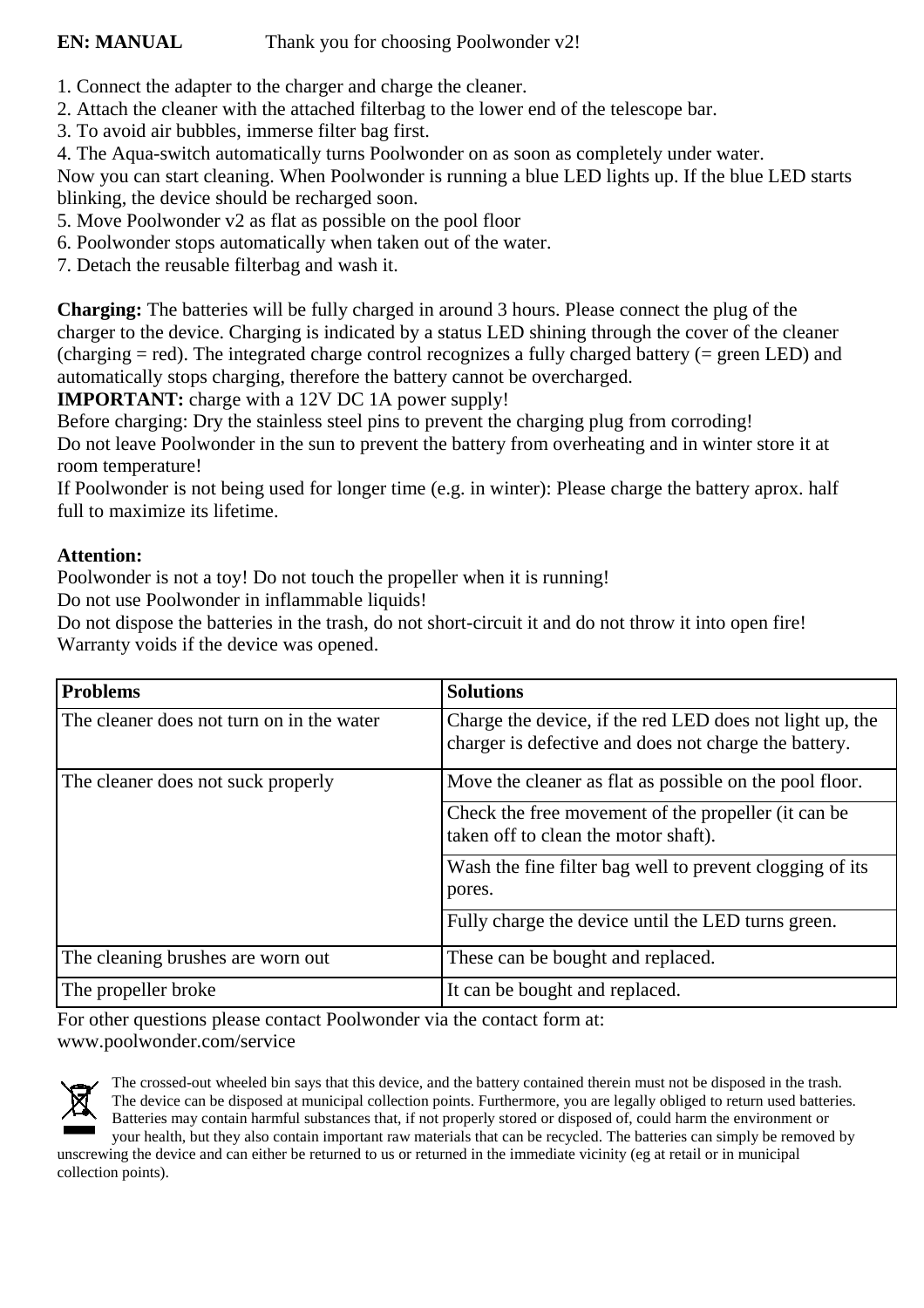**F: INSTRUCTIONS** Merci d'avoir choisi Poolwonder v2.

- 1. Connectez l'adaptateur au chargeur et chargez l'aspirateur.
- 2. Fixez l'aspirateur avec le sac filtrant à la partie inférieure de la tige télescopique.
- 3. Pour éviter les bulles d'air, immergez d'abord le sac filtrant.

4. L'aspirateur sera activé automatiquement quand il sera dans l'eau (LED bleue) et vous pourrez

commencer à nettoyer. Si la LED bleue clignote dans l'eau, l'appareil doit être bientôt rechargé.

5. Dirigez Poolwonder le plus horizontal possible sur le fond de la piscine.

6. Après le nettoyage, sortez Poolwonder de l'eau et il s' éteindra automatiquement.

7. Enlevez et lavez sac filtrant. Le sac filtrant peut être réutilisé.

**Charge:** La batterie se recharge en environ 3 heures. Branchez la fiche du chargeur à l'appareil. La charge est indiquée par une LED visible à travers le couvercle semi-transparent de l'aspirateur (en charge = rouge; pleine charge = verte). Le contrôleur intégré interrompt la charge lorsque la batterie est pleine, empêchant toute surcharge.

**IMPORTANT:** Rechargez avec une alimentation 12V DC 1A! Avant de recharger, séchez les broches en acier inoxydable pour éviter la corrosion de la fiche de charge! Ne laissez pas Poolwonder au soleil pour éviter la surchauffe de la batterie et, en hiver, stockez-le à température ambiante! Si Poolwonder n'est pas utilisé pendant longtemps (par exemple en hiver), veuillez charger la batterie environ à moitié pour maximiser sa durée de vie.

#### **Attention:**

Poolwonder n'est pas un jouet!

Ne pas toucher l'hélice quand l'appareil est en marche! Ne pas utiliser l'appareil dans des liquides inflammables!

Ne pas jeter la batterie dans la poubelle, ne pas la court-circuiter ni la jeter dans un feu ouvert! La garantie est annulée si l'appareil a été ouvert.

| <b>Problèmes</b>                      | <b>Solutions</b>                                                                                                 |
|---------------------------------------|------------------------------------------------------------------------------------------------------------------|
| L'appareil ne s'allume pas dans l'eau | Chargez l'appareil, si la LED rouge ne s'allume pas, le<br>chargeur est défectueux et ne charge pas la batterie. |
| L'appareil ne suce plus correctement  | Mouvoir l'aspirateur le plus horizontal possible sur le sol<br>de la piscine.                                    |
|                                       | Vérifiez le fonctionnement libre de l'hélice (il peut être<br>déconnecté pour nettoyer l'arbre du moteur).       |
|                                       | Bien laver le sac filtrant pour éviter le colmatage des<br>pores.                                                |
|                                       | Chargez complètement l'appareil jusqu'à ce qu'il s'allume<br>en vert.                                            |
| Les brosses de nettoyage sont usées   | Elles peuvent être achetées et remplacées.                                                                       |
| L'hélice est cassée                   | Elle peut être achetée et remplacée.                                                                             |

Pour d'autres questions veuillez contacter Poolwonder via le formulaire de contact à: www.poolwonder.com/service

La poubelle barrée d'une croix indique que cet appareil et la batterie qu'il contient ne doivent pas être jetés avec les ordures ménagères. L'appareil peut être éliminé chez des points de collecte municipaux. En outre, vous êtes légalement obligé de retourner les piles usagées. Les piles peuvent contenir des substances nocives qui, si elles ne sont pas correctement stockées ou éliminées, pourraient nuire à l'environnement ou à votre santé, mais elles contiennent également des matières premières importantes qui peuvent être recyclées. Les piles peuvent être simplement retirées en dévissant l'appareil et peuvent nous être retournées ou renvoyées dans les environs immédiats (par exemple, dans les points de vente au détail ou dans les points de collecte municipaux).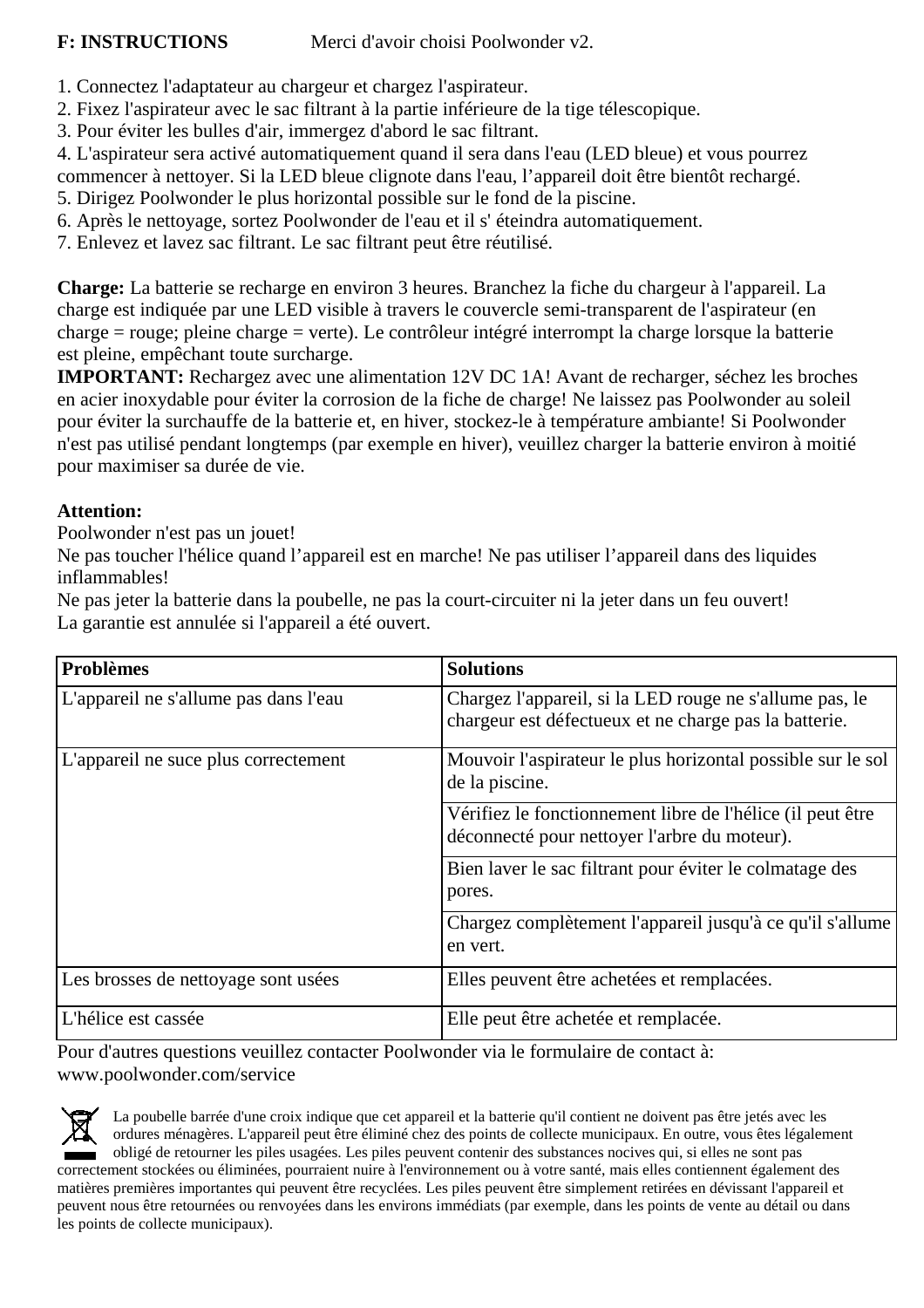- 1. Collegare l'adattatore al caricatore e caricare l'aspiratore.
- 2. Montare il aspiratore con sacchetto filtrante nella parte inferiore dell´asta telescopica.
- 3. Per evitare bolle d'aria, immergere prima il sacchetto filtr filtrante.

4. Il pulitore viene attivato automaticamente quando è in acqua (LED blu). Cominciare a pulire il fondo della piscina.

### **Attenzione:**

| fondo della piscina.<br>Se il LED blu lampeggia in acqua dovrebbero essere caricato presto.                                                                                                                               | 4. Il pulitore viene attivato automaticamente quando è in acqua (LED blu). Cominciare a pulire il                                                                                                                                                                                                                                                                                                                                                                                                                                                                                                                                                                                                                                     |
|---------------------------------------------------------------------------------------------------------------------------------------------------------------------------------------------------------------------------|---------------------------------------------------------------------------------------------------------------------------------------------------------------------------------------------------------------------------------------------------------------------------------------------------------------------------------------------------------------------------------------------------------------------------------------------------------------------------------------------------------------------------------------------------------------------------------------------------------------------------------------------------------------------------------------------------------------------------------------|
| 5. Portare Poolwonder v2 lo più piatto possibile sul fondo della piscina.<br>6. Muovere il aspiratore lentamente di qua e di là per pulire tutto. Dopo la pulizia, prendere                                               |                                                                                                                                                                                                                                                                                                                                                                                                                                                                                                                                                                                                                                                                                                                                       |
| Poolwonder fuori dall'acqua e viene attivata automaticamente.                                                                                                                                                             |                                                                                                                                                                                                                                                                                                                                                                                                                                                                                                                                                                                                                                                                                                                                       |
| 7. Rimuovere e lavare il sacchetto filtrante. Il sacchetto filtrante può essere riutilizzato.                                                                                                                             |                                                                                                                                                                                                                                                                                                                                                                                                                                                                                                                                                                                                                                                                                                                                       |
| al pulitore. La carica viene indicato da un LED di stato che brilla attraverso la copertura<br>sovraccaricata.                                                                                                            | Ricaricare: La batteria prende max. 3 ore per caricare. Si prega di inserire la spina del caricabatterie<br>semitrasparente del pulitore (carica = rosso). Il controllo di carica integrato riconosce una batteria<br>completamente ricaricata (= LED verde) e si spegne automaticamente e quindi non può essere                                                                                                                                                                                                                                                                                                                                                                                                                      |
| piena per massimizzare la sua durata.                                                                                                                                                                                     | <b>IMPORTANTE:</b> caricare con un alimentatore di 12V CC 1A! Asciugare i perni in acciaio inox<br>prima per evitare che la spina di ricarica corrode! Non lasciare Poolwonder al sole per evitare il<br>surriscaldamento della batteria ed in inverno depositare a temperatura ambiente! Se Poolwonder non<br>viene utilizzato per molto tempo (ad esempio in inverno): Si prega di caricare la batteria ca. mezzo                                                                                                                                                                                                                                                                                                                   |
| <b>Attenzione:</b><br>Poolwonder non è un giocattolo! Non toccare l'elica quando è in funzione!<br>Non utilizare Poolwonder in liquidi inflammabili!<br>fuoco aperto!<br>Vuoti garanzia se il dispositivo è stato aperto. | Non tirare il accumulatore nel bidone dell'immondizia, non fare un corto circuito e non tirare in un                                                                                                                                                                                                                                                                                                                                                                                                                                                                                                                                                                                                                                  |
| Problemi                                                                                                                                                                                                                  | Soluzioni                                                                                                                                                                                                                                                                                                                                                                                                                                                                                                                                                                                                                                                                                                                             |
| Il dispositivo non si accende in acqua                                                                                                                                                                                    | Caricare il dispositivo, se il LED rosso non si accende, il<br>caricabatterie è difettoso e non carica la batteria.                                                                                                                                                                                                                                                                                                                                                                                                                                                                                                                                                                                                                   |
| L'apparecchio non funziona correttamente                                                                                                                                                                                  | Porta il pulitore il più piatto possibile sul fondo della<br>piscina.                                                                                                                                                                                                                                                                                                                                                                                                                                                                                                                                                                                                                                                                 |
|                                                                                                                                                                                                                           | Controllare il funzionamento libero dell'elica (può essere<br>smontata per pulire l'albero del motore).                                                                                                                                                                                                                                                                                                                                                                                                                                                                                                                                                                                                                               |
|                                                                                                                                                                                                                           | Lavare accuratamente il sacchetto filtrante fino per<br>evitare di ostruire i pori.                                                                                                                                                                                                                                                                                                                                                                                                                                                                                                                                                                                                                                                   |
|                                                                                                                                                                                                                           | Caricare l'apparecchio fino a quando la LED brilla<br>verde.                                                                                                                                                                                                                                                                                                                                                                                                                                                                                                                                                                                                                                                                          |
| Le spazzole di pulizia sono consumate                                                                                                                                                                                     | Queste possono essere acquistate e sostituite.                                                                                                                                                                                                                                                                                                                                                                                                                                                                                                                                                                                                                                                                                        |
| L'elica si è rotta                                                                                                                                                                                                        | Questa puo essere acquistata e sostituita                                                                                                                                                                                                                                                                                                                                                                                                                                                                                                                                                                                                                                                                                             |
| www.poolwonder.com/service                                                                                                                                                                                                | Per ulteriori domande, contattare a Poolwonder utilizzando il modulo di contatto all'indirizzo:                                                                                                                                                                                                                                                                                                                                                                                                                                                                                                                                                                                                                                       |
|                                                                                                                                                                                                                           | Il bidone con ruote barrato indica che questo dispositivo e la batteria contenuta non possono smaltiti nel bidone<br>dell'immondizia. Il dispositivo può essere smaltito presso i punti di raccolta comunali. Inoltre, sei legalmente obbligato<br>a restituire le batterie usate. Le batterie possono contenere sostanze nocive che, se non correttamente immagazzinate o<br>smaltite, potrebbero danneggiare l'ambiente o la salute, ma contengono anche importanti materie prime che possono<br>essere riciclate. Le batterie possono essere rimosse semplicemente svitando il dispositivo e possono essere restituite a noi o<br>restituite nelle immediate vicinanze (ad esempio al dettaglio o nei punti di raccolta comunali). |

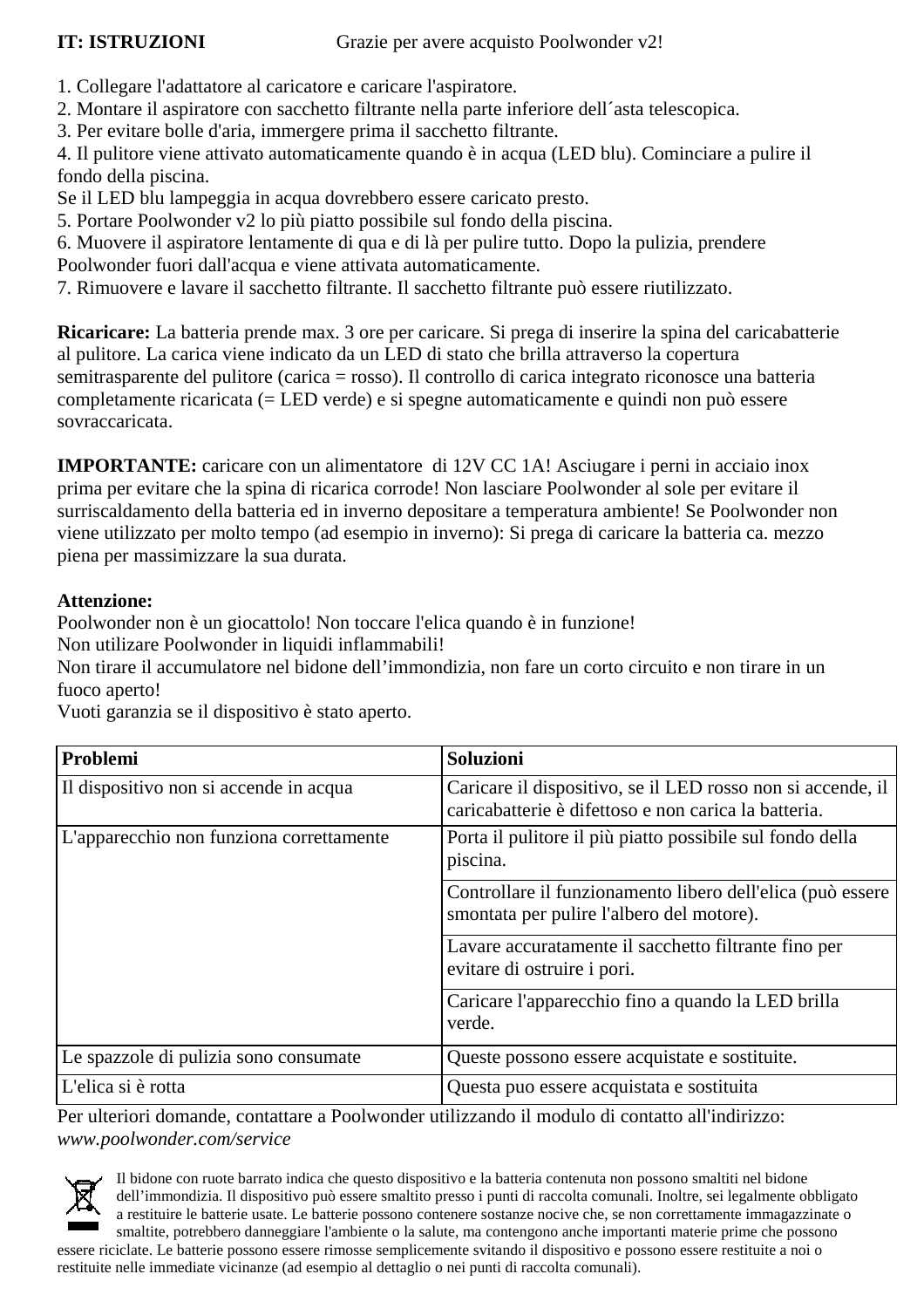- 1. Conecte el adaptador al cargador y cargue la aspiradora.
- 2. Monte el aspirador con la bolsa filtrante en la parte inferior del mango telescopico
- 3. Para evitar burbujas de aire, sumerja primero la bolsa filtrante.

4. El aparato se enciende automaticamente después de ser sumergido en el agua (LED azul) y comience a limpiar el fondo de la piscina.

Si el LED azul parpadea en el agua se debe cargar la unidad pronto.

- 5. Mueva Poolwonder v2 lo más plano posible sobre el piso de la piscina.
- 6. Despues de la limpieza sacar Poolwonder del agua que se apaga automaticamente fuera del agua.
- 7. Quite y lave la bolsa filtrante. La bolsa filtrante puede ser reutilizada.

**Cargar:** La batería se debe cargar en aprox. 3 horas. Por favor, conecte el enchufe del cargador al limpiafondos. La carga es indicada por un LED de estado que brilla a través de la cubierta de la aspiradora (carga = rojo). El control de carga integrado reconoce una batería completamente cargada (= LED verde) y se apaga automáticamente y por lo tanto no se puede sobrecargar.

**IMPORTANTE:** ¡Cargue con una fuente de alimentación de 12 V CC 1 A! Antes de cargar secar los pines de acero inoxidable para evitar que el enchufe corroe! No deje a Poolwonder al sol para evitar el sobrecalentamiento de la batería y en invierno almacenar a temperatura ambiente! Si Poolwonder no se utiliza durante más tiempo (por ejemplo en invierno): Cargue la batería aprox. medio llena para maximizar su vida útil.

#### **Atención:**

Poolwonder no es un juguete!

No toque la hélice cuando está en marcha!

No utilice Poolwonder en liquidos inflamables!

No tire el acumulador a la basura, no haga un corto circuito y no lo tire en un fuego abierto.

La garantía se anula si el dispositivo se abrió.

| <b>Problemas</b>                           | <b>Soluciones</b>                                                                                         |
|--------------------------------------------|-----------------------------------------------------------------------------------------------------------|
| El aparato no se enciende en el agua       | Cargue el limpiador, si el LED rojo no se enciende, el<br>cargador está defectuoso y no carga la batería. |
| El aparato no trabaja correctamente        | Mueva el limpiador lo más plano posible sobre el piso<br>de la piscina.                                   |
|                                            | Verifique el funcionamiento libre de la hélice (se puede<br>desconectar para limpiar el eje del motor).   |
|                                            | Lave bien la bolsa filtrante fina para evitar la<br>obstrucción de los poros.                             |
|                                            | Cargue el aparato hasta que se ilumine en verde.                                                          |
| Los cepillos de limpieza están desgastados | Esos pueden ser comprados y reemplazados.                                                                 |
| La hélice se rompió                        | Esa puede ser comprada y reemplazada.                                                                     |

Si tiene más preguntas, póngase en contacto con Poolwonder utilizando el formulario de contacto en: www.poolwonder.com/service



El contenedor con ruedas tachado indica que este dispositivo y la batería que contiene no se pueden tirar a la basura. El dispositivo se puede entregar en los puntos de recogida municipales. Además, está legalmente obligado a devolver las baterías usadas. Las baterías pueden contener sustancias nocivas que, si no se almacenan o eliminan adecuadamente, podrían dañar el medio ambiente o su salud, pero también contienen materias primas importantes que pueden reciclarse.

Las baterías se pueden quitar simplemente desatornillando el dispositivo y pueden devolverse a nosotros o devolverse en las inmediaciones (por ejemplo, en tiendas minoristas o en puntos de recogida municipales).